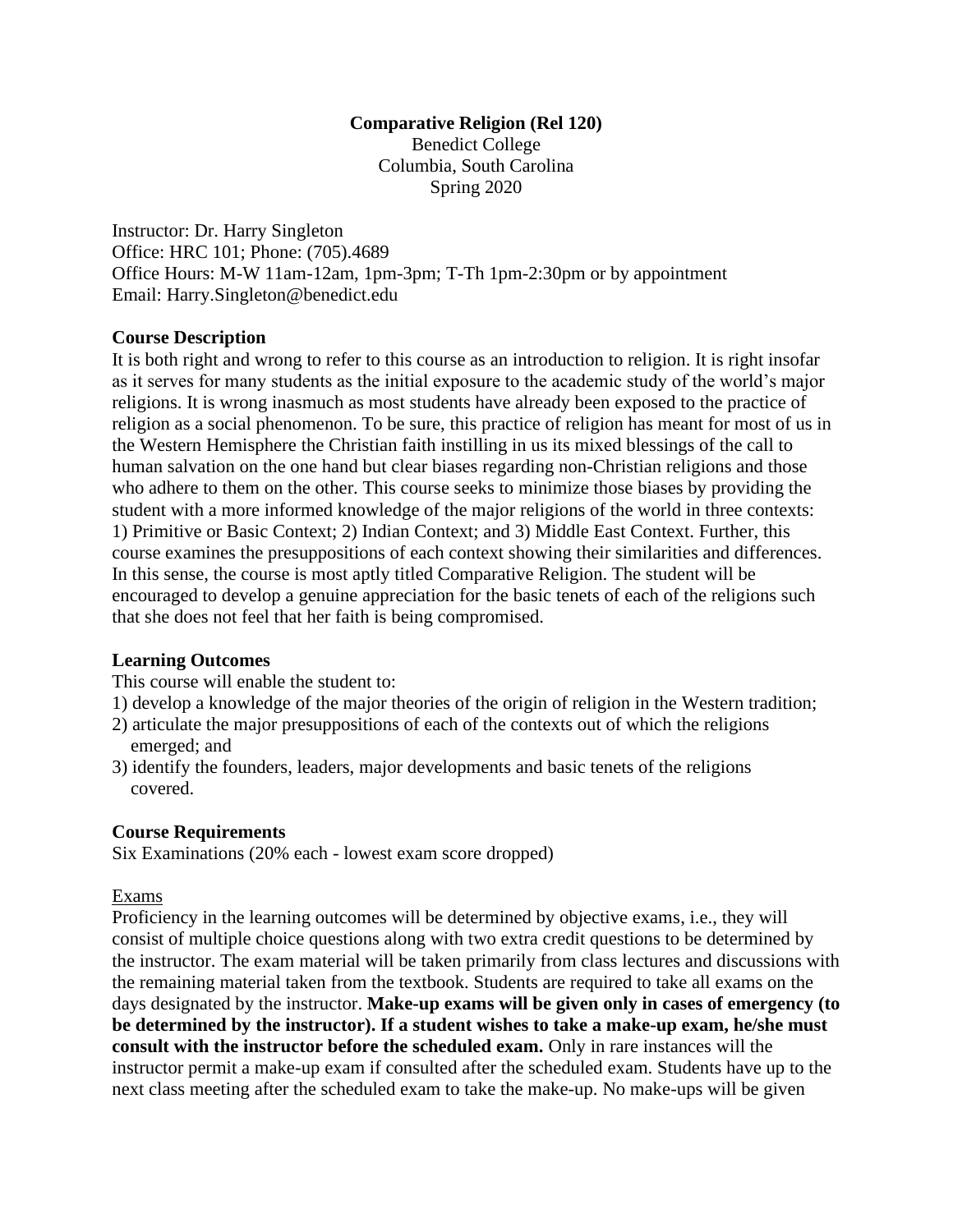after that! Students not taking either the scheduled or make-up exam will be given a numeric grade of zero for that exam. Students are also required to be on time and ready to take the exams before they are administered. Students entering the lecture hall after the exam has been administered will **NOT** be allowed to sit for the exam and will be given a numeric grade of zero for that exam! Students will also be required to turn off all electronic devices during exams. If an electronic device goes off during an exam, a deduction of fifty points will be applied to the student's grade.

### Grade Scale

- A 100-90
- B 89-80
- C 79-70
- D 69-60
- F 50-below

# Cheating

Cheating on exams or other assignments will not be tolerated. It will result in your immediate dismissal from this class and a failing grade for the course. These measures will be taken in addition to whatever action(s) Benedict College deems appropriate.

### Attendance

Given that the majority of the exam material will come from class lectures and discussions, regular attendance is imperative for student success. **Therefore, students will be allowed three unexcused absences. After the third unexcused absence, a point will be deducted from the student's final average for each subsequent absence!** When in class, students are expected to take lecture notes and participate in class discussions. Students doing neither of these and constantly disrupting the general decorum of the classroom may be dismissed from the classroom by the instructor.

### Electronic Devices

Other than a laptop or recording device for lectures, electronic devices are strictly prohibited in the classroom. **In particular, cell phones and listening devices are prohibited from use during class!** They are to be put on silent before entering the classroom and not used for the duration of the class. If a student is expecting an urgent phone call, he/she is to inform me at the beginning of class. Students in violation will be disciplined or dismissed from the class.

# **Course Text**

Mary Pat Fisher, Robin Reinhart, *Living Religions*. 10/e. Boston: Pearson Publishing, 2017.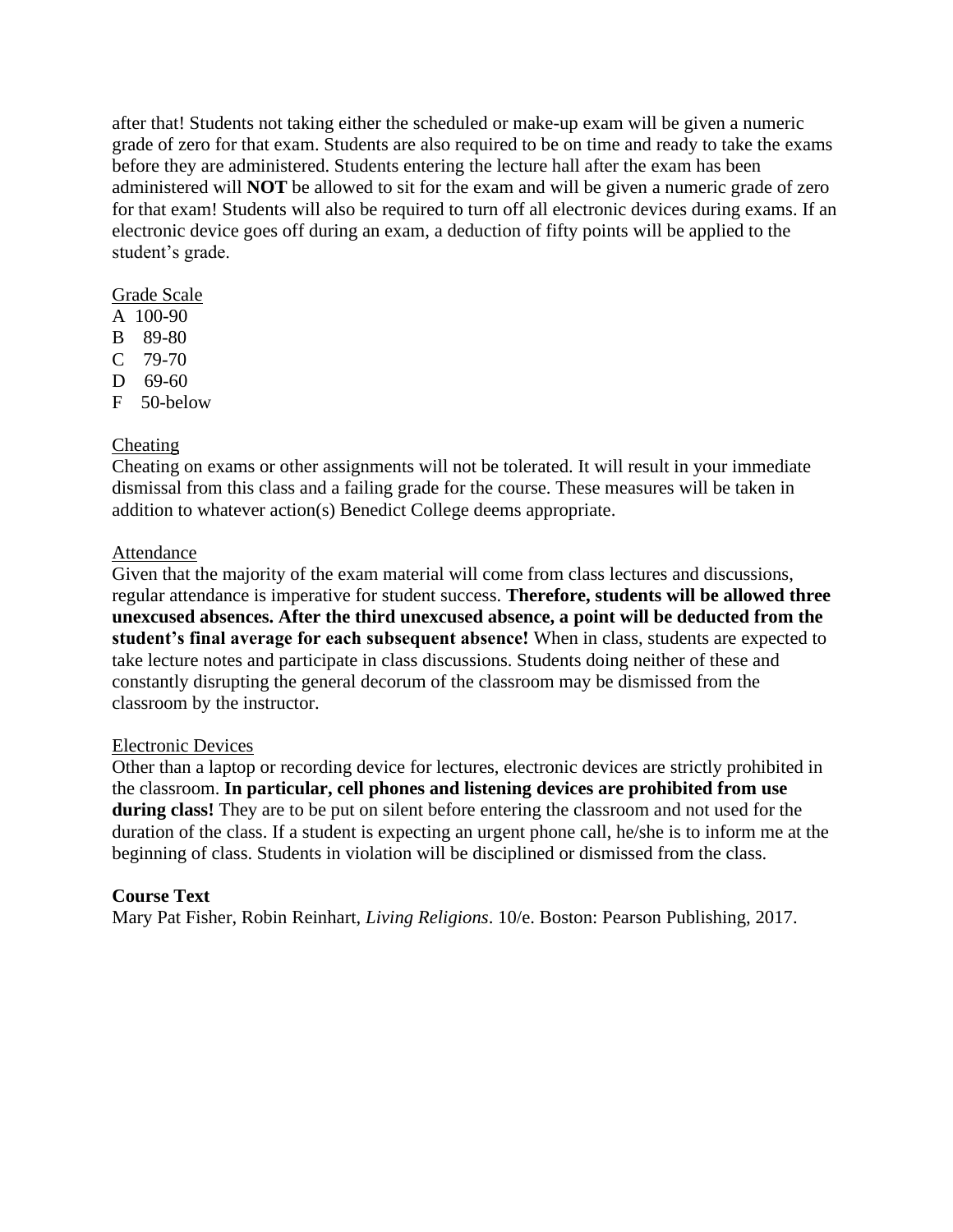**Course Outline**

**Week One** (1/13-1/17): Course Introduction and Syllabus 1/13 Course Introduction 1/15 Course Syllabus

**Week Two (**1/20-1/24): Theories of the Origin of Religion 1/20 King Day (NO CLASSES) 1/22 Polytheistic Theories of the Origin of Religion

**Week Three** (1/27-1/31): Theories of the Origin or Religion con't 1/27 Monotheistic Theories of the Origin of Religion 1/29 Atheistic Theories of the Origin of Religion

**Week Four** (2/3-2/7): Examination One 2/3 Examination One 2/5 Return Examination One

**Week Five** (2/10-2/14): Basic Religions/African Religions 2/10 Characteristics of Basic Religions 2/12 African Religions/Practical Characteristics

**Week Six** (2/17-2/21): Native American Religions con't 2/17 President's Day (NO CLASSES) 2/19 Controversial Puberty Rite (Circumcision)

**Week Seven** (2/24-2/28): Examination Two 2/24 Examination Two 2/26 Return Exam Two/Preparation for Assessment Exam

**Week Eight** (3/2-3/6): Midterm/Assessment Exam 3/2 Preparation for Assessment Exam 3/4 Examination Three (Midterm/Assessment Exam) Thursday, February 27-Thursday, March 5 Midterm Exams

### **Week Nine (3/9-3/13): Spring Break (NO CLASSES)**

**Week Ten** (3/16-3/20): Religions of India 3/16 Characteristics of Indian Religions 3/18 Caste System/Indian Reform Movement Thursday, March 19 Spring Convocation

**Week Eleven** (3/23-3/27): Examination Four 3/23 Major Indian Reformers 3/25 Examination Four